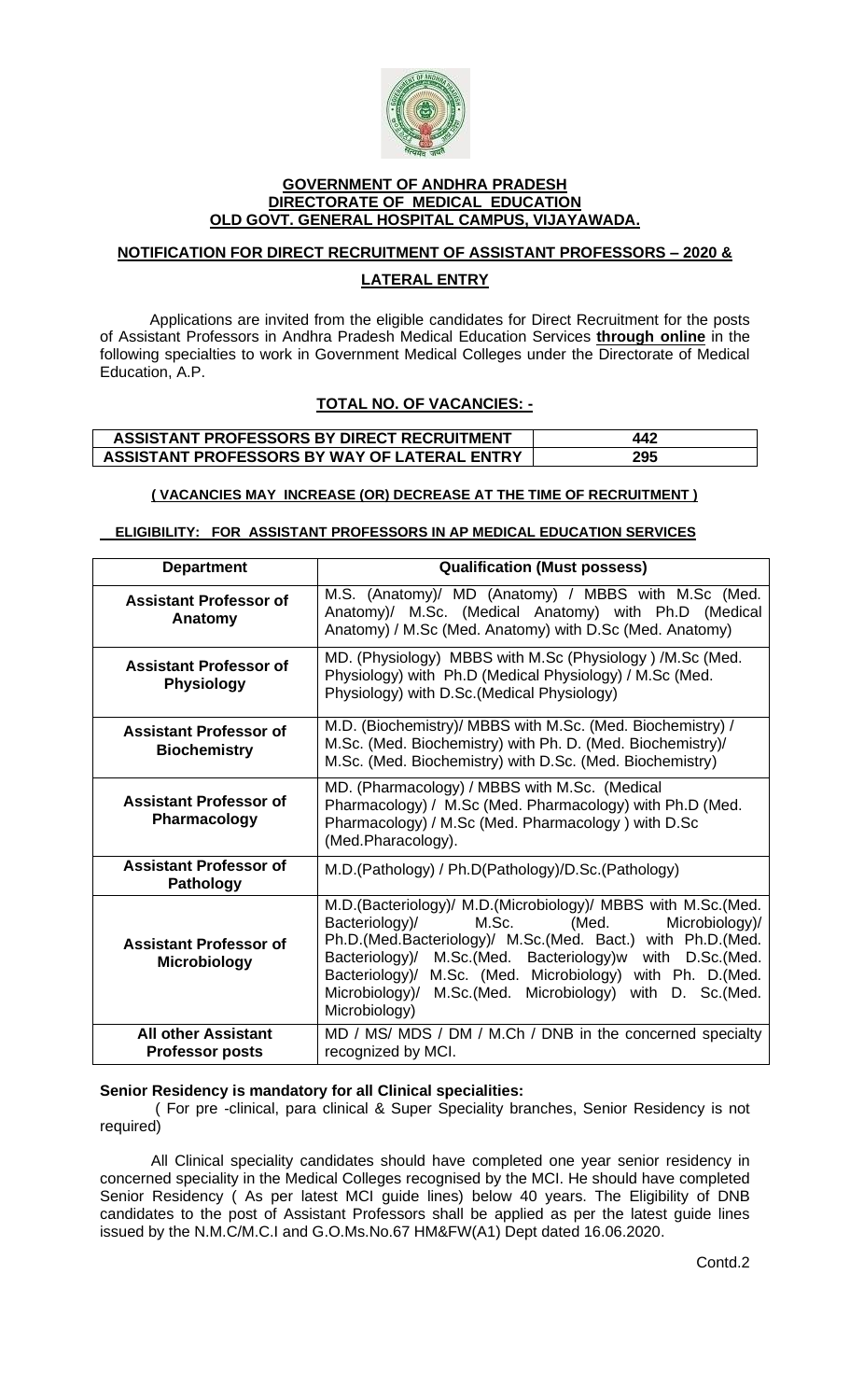**PAY SCALE** - As per G.O.Ms.No.60 & 61 HM&FW (A1) Dept dated 10.06.2020, During the probation period of (3) years, Consolidated Pay ( Per month) Rs.70,000/- is applicable in the present pay scales and Rs.92,000/- will be applicable after enforcement of 7<sup>th</sup> UGC Pay scales in the State After completion of the probation period, regular scale of pay shall be applicable. Those who are appointed as Assistant Professor in this recruitment, are not eligible to do private practice as there is ban imposed on private practice by the Government and they shall draw 15% NPA after completion of 3 years probation period on basic pay.

# **Age: : As per Government Memo No.3543366/B1/2020 HM&FW(B1) Dept dated 16-06- 2020.**

- 1. OC candidate should not have completed **42** years as on **01-06-2020** (should not have been born before 01-06-1978).
- 2. SC/ST/BC candidates should not have completed **47** years as on **01-06-2020** (should not have been born before 01-06-1973).
- 3. Ex-service men should not have completed **50** years as on **01-06-2020** (should not have born before 01.06.1970).

#### **Reservations:**

Rule of Reservations will apply as per A.P. State Govt. Rules in force.

The recruitment is subject to the out come of any O.As / W.Ps pending before court and likely to arise in the matter

**Local Candidature :** Candidates who belong to AP only need to apply. ( Local candidates who studied from 4<sup>th</sup> Class to 10<sup>th</sup> Class in the State of A.P. and candidates who migrate to any part of AP from the State of Telangana within a period of 3 years from 2<sup>nd</sup> June 2014. (G.O. No. 132 GAD Dt.13-6-2016 & G.O.Ms.No. 133 GAD 13.06.2016).

#### **Application Procedure:**

- 1. **Application :** Candidates who have studied from 4<sup>th</sup> Class to 10<sup>th</sup> Class in the existing A.P. State and the children of relocated employees as mentioned in GO should only apply online from the official website of Director of Medical Education, A.P. **[http://dme.ap.nic.in](http://dme.ap.nic.in/)**
- **2. On line procedure.**
	- $\triangleright$  Candidates has to login to DME official website
		- **[http://dme.ap.nic.in](http://dme.ap.nic.in/)**
	- $\triangleright$  He / She has to read the notification and fill all the columns by following the instructions given in the software. Instructions sheets are enclosed.
- **3. The candidate has to enter his / her details, and submit the application with relevant data.**
- **4.** The candidates ( both Direct and lateral entry) has to pay the application fee Rs.1500/ for BC / OC and Rs.1000/- for SC/ST through the following account Number **and must mention the name of the candidate & registered mobile numbe**r on the payment receipt / bank counter foil and upload the same at the time of filling of application. If fees not paid, their application will not be accepted.

| Name of the account holder                                                                   | <b>APDME</b>              |  |  |
|----------------------------------------------------------------------------------------------|---------------------------|--|--|
| Mode of payment                                                                              | <b>Through SB collect</b> |  |  |
| <b>SB collect URL</b>                                                                        |                           |  |  |
| https://www.onlinesbi.com/sbicollect/icollecthome.htm?corpID=1824757                         |                           |  |  |
| After completion of online application registration process application ID will be generated |                           |  |  |
| After open link : Enter application ID, applicant name, mobile number, Aadhar number and     |                           |  |  |
| select fee type                                                                              |                           |  |  |
| Enter fee amount manually                                                                    |                           |  |  |
| After successful payment: payment receipt (PDF file) upload with SBI collect reference       |                           |  |  |
| number and submit.                                                                           |                           |  |  |
| The above process completed your application is submitted successfully                       |                           |  |  |

- **5. Availability of online application :** from **19.06.2020**
- **6. Last date of submission** of application on line on or before **18.07.2020** at **5.PM**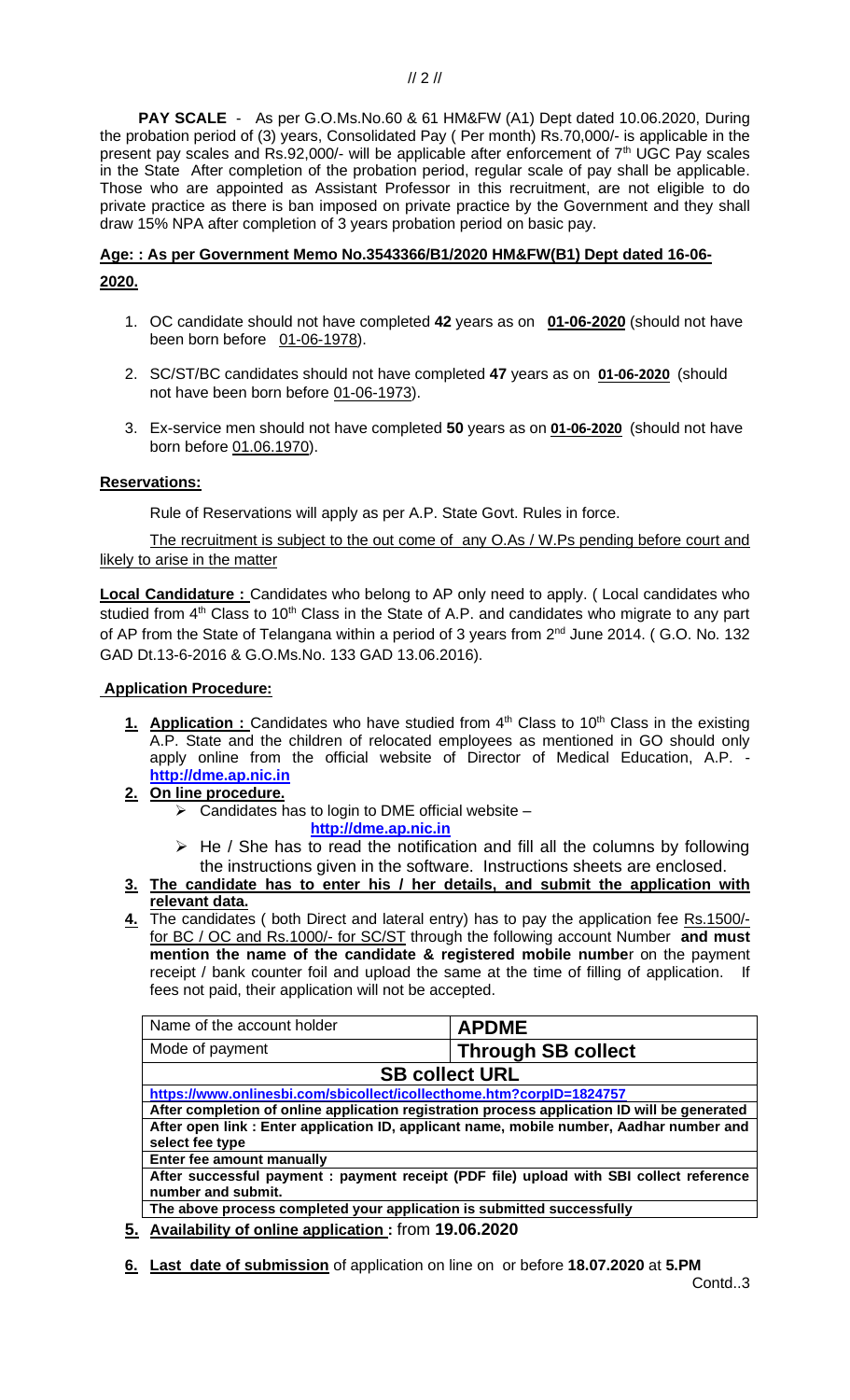- **7.** For in service candidates the candidates should take NOC from Director of Health/Commissioner APVVP/DME concerned recruiting authority.
- **8. Improperly filled** applications or inadequate documents are summarily rejected.
- **9.** If any of the information provided by the applicant is found to be incorrect, at any time of his/her appointment will be cancelled without any prior notice.
- **10.** Diploma holders should apply only in APVVP in Direct Recruitment

### **11. The following documents must be uploaded while filling the application Required documents**

N O T E :- for documents PDF conversion ( page / pages) use document scanner / cam scanner

| $\overline{2}$<br>Signature<br>$\overline{3}$<br>S.S.C. certificate (proof of date of birth)                                                                                |  |
|-----------------------------------------------------------------------------------------------------------------------------------------------------------------------------|--|
|                                                                                                                                                                             |  |
|                                                                                                                                                                             |  |
| $\overline{4}$<br>Study certificate from class IV to X and Intermediate. (Proof of local candidates)                                                                        |  |
| $\overline{5}$<br>Registration of PG / Super-specialty / DNB degree with A.P. Medical Council.                                                                              |  |
| 6<br>Marks lists of Post graduation (MD / MS / Mch / DM / DNB / MDS /M.Sc (All marks                                                                                        |  |
| Memos)) Applications without mark list will not be considered * mandatory document.                                                                                         |  |
| $\overline{7}$<br>Copy of Degree Certificates                                                                                                                               |  |
| 1. MBBS                                                                                                                                                                     |  |
| 2. Post graduation MD / MS / MDS / DNB                                                                                                                                      |  |
| 3. Super Specialty DM / M.Ch / DNB                                                                                                                                          |  |
| 4. Others M.Sc / Ph.D /M.D.S/ D.Sc Degree Certificates.                                                                                                                     |  |
| Latest integrated Caste Certificate in case SC/ST/BC. (Certificates issued by MRO in<br>8                                                                                   |  |
| case of SC/BC specifying caste and sub-group indicating A/B/C/D/E in case of BC's)                                                                                          |  |
| $\boldsymbol{9}$<br>Disability Certificate - Medical board certificate                                                                                                      |  |
| 10<br>S.R. completion certificate                                                                                                                                           |  |
| 11<br>Aadhar Card                                                                                                                                                           |  |
| Service certificate (contract) - Doctors who are working on contract service with Govt. should<br>12<br>produce service certificate from concerned Director / Commissioner. |  |
| 13<br>In service candidates No objection certificate obtain from the concerned Director /                                                                                   |  |
| Commissioner and should be uploaded in case of CAS/Tutors who are working as                                                                                                |  |
| Civil Asst. Surgeons / Tutors/Assistant Professors in Govt. service.                                                                                                        |  |
| Copy of appointment order for in service candidate for lateral entry<br>14                                                                                                  |  |
| Migrate certificate those who are coming from the Telangana State to Andhra Pradesh<br>15                                                                                   |  |
| as per G.O.Ms.No.132& 133 GA (SPF&MC) Dept dated 13.06.2016                                                                                                                 |  |
| 16<br>If person belongs to Ex-service man. Ex-serviceman certificate.                                                                                                       |  |

**12. Provisional Merit list :** The provisional list of Eligible / Not eligible candidates will be displayed in the DME Website along with merit scored by them.

#### **Selection Process:**

The selection is as per G.O. Ms. No. 154 HM & FW (A2) Dept., Dt. 4.5.2002, Letter Dated 24-08-2010 of the Registrar, Dr. NTR UHS, Vijayawada, G.O. Ms. No. 109 HM & FW (A2) Dept., Dt. 23.6.2014, Govt., Memo No.4298/A1/2015 HM&FW (A2) Dept dated 22-04-2015, G.O.Ms.No.60 HM&FW (A1) Dept dated 10.06.2020 and G.O.Ms.No.61 HM&FW (A1) Dept dated 10.06.2020, G.O.Ms.No.66 HM&FW(A1) Dept dated 16-06-2020, and G.O.Ms.No.67 HM&FW(A1) Dept dated 16.06.2020 as follows;

- 1. **Weightage** Total Marks : 100
	- i. 75 Marks obtained in qualifying PG degree / super speciality Examination.
	- ii. Those who are not having PG marks memo, percentage of marks to be taken as 50% (50%x75=37.50)
	- iii. Weightage for No. of years since passing qualifying examination is up to 10 marks @ 1 mark per PG / Super-specialty completed year.
	- iv. Weightage for Contract service in Govt. Institutions upto 15 marks.
		- a) 2.5. marks per six months in Tribal Area,
			- b) 2 marks per six months in Rural Area.